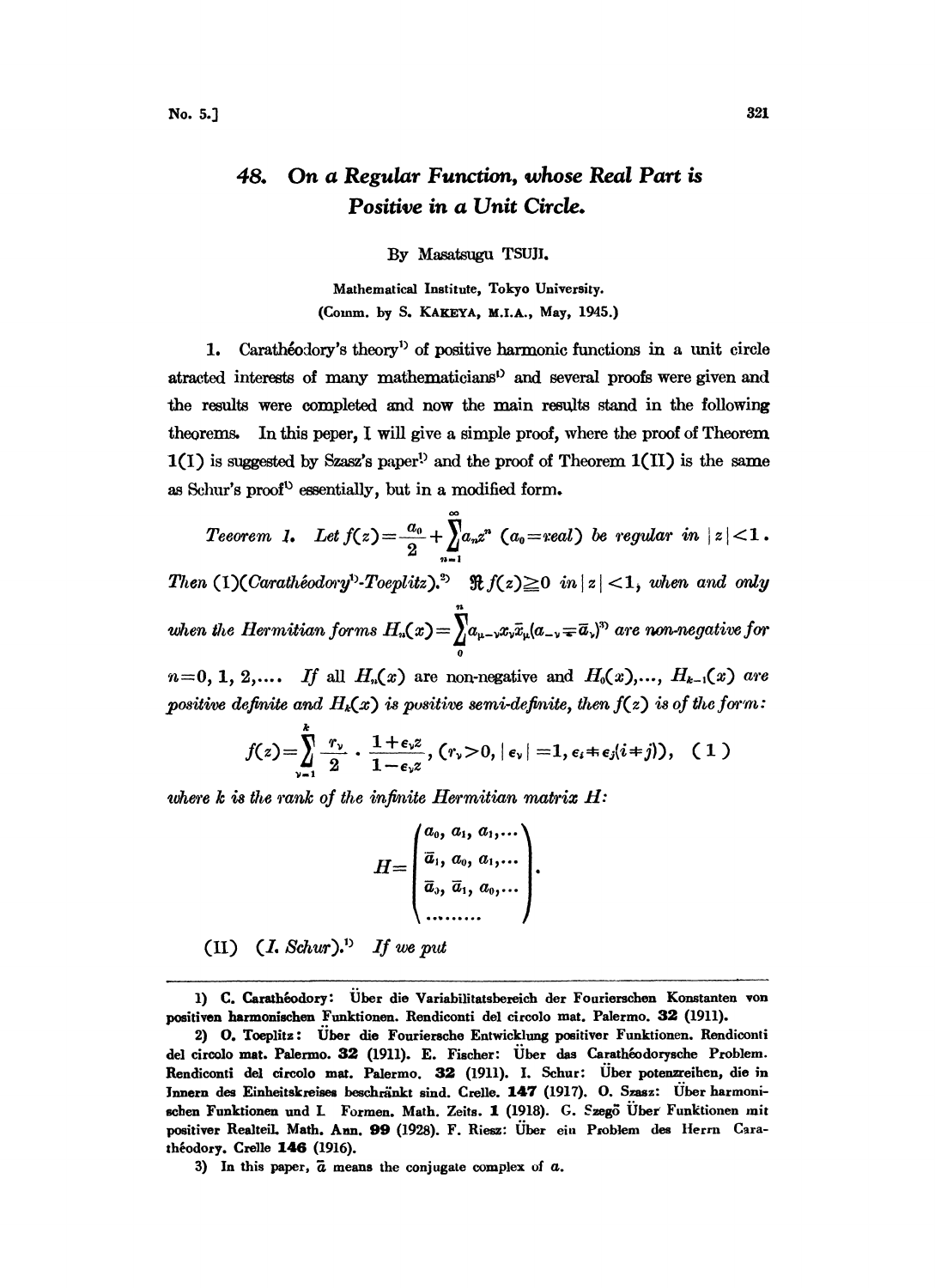M. TSUJI.

[Vol. 21.

$$
\delta_n = \delta(a_0, a_1, ..., a_n) = \begin{vmatrix} a_0, a_1, a_1, ..., a_n \\ \overline{a}_1, a_0, a_1, ..., a_{n-1} \\ \dots & \dots & \vdots \\ \overline{a}_n, \overline{a}_{n-1}, \overline{a}_{n-2}, ..., a_0 \end{vmatrix}, \quad (2)
$$

then  $\Re f(z) \geq 0$  in  $|z| < 1$ , when and only when (i)  $\delta_n > 0$  for all n or (ii)  $\delta_0 > 0$ ,  $\delta_1 > 0, \ldots, \delta_{k-1} > 0$ ,  $\delta_k = \delta_{k+1} = \ldots = 0$  for some k. This case occurs only when  $f(z)$  is of the form  $(1)$ .

Theorem 2. (Carathéodory).<sup>4)</sup> Let  $a_0, a_1,...,a_n$  ( $a_0$ =real) be  $n+1$  complex numbers, such that  $H_n(x) = \int_a^{\infty} a_{\mu-\nu} x_{\nu} \bar{x}_{\mu}$  is non-negative. Then there exists a regular function  $f(z)$  in  $|z| < 1$ , such that  $\Re f(z) \ge 0$  in  $|z| < 1$  and

$$
f(z) = \frac{a_0}{2} + a_1 z + \ldots + a_n z^n \; (mod. \; z^{n+1}).
$$

If  $H_n(x)$  is positive semi-definite, then such  $f(z)$  is unique and is of the form  $(1)$ , where  $k\leq n$ .

For the proof, we use the followong theorems.

*Theorem A.* (*Fejer*).<sup>5</sup> Let 
$$
\tau(\varphi) = \lambda_0 + \sum_{\nu=1}^{\nu} (\lambda_\nu \cos \nu \varphi + \mu_\nu \sin \nu \varphi) \ge 0
$$
 in

[0,  $2\pi$ ]. Then  $\tau(\varphi)$  can be expressed in the form:  $\tau(\varphi) = |\gamma_0 + \gamma_1 e^{i\varphi} + ... + \gamma_n e^{i n \varphi}|^2.$ 

Theorem B. (I. Schur).<sup>6</sup> Let  $A = \int_{1}^{n} a_{\nu\mu} x_{\nu} \bar{x}_{\mu}$  be a Hermitian form, such

that

$$
a' \leq A \leq a \ for \ |x_1|^2 + |x_2|^2 + \ldots + |x_n|^2 = 1
$$

and  $B=\sum_{\mu}b_{\nu\mu}x_{\nu}\bar{x}_{\mu}$  be a non-negative Hermitian form,

$$
b'=Min. (b_{11}, b_{22},..., b_{nn}), b=Max. (b_{11}, b_{22},...b_{nn}).
$$

Then

$$
\begin{aligned}\na'b' &\leq \sum_{1}^{n} a_{\nu\mu} b_{\nu\mu} x_{\nu} \overline{x}_{\mu} \leq ab \\
for \quad |x_1|^2 + |x_1|^2 + \ldots + |x_n|^2 = 1.\n\end{aligned}
$$

<sup>4)</sup> C. Carathéodory. 1.c. (1). I. Schur: Über einen Satz von C. Carathéodory. Berliner Ber. 1912. G. Frobenius: Ableitung eines Satzes von Carathéodory aus einer Formel von Kronecker. Berliner Ber. 1912.

<sup>5)</sup> L. Féjér: Über trigonometrische Polynome. Crelle 146 (1916).

<sup>6)</sup> I. Schur: Bemerkungen zur Theorie der beschränkten Bilinearformen mit unendlich vielen Veranderlichen. Crelle 140 (1911). O. Szasz. 1.c. (2).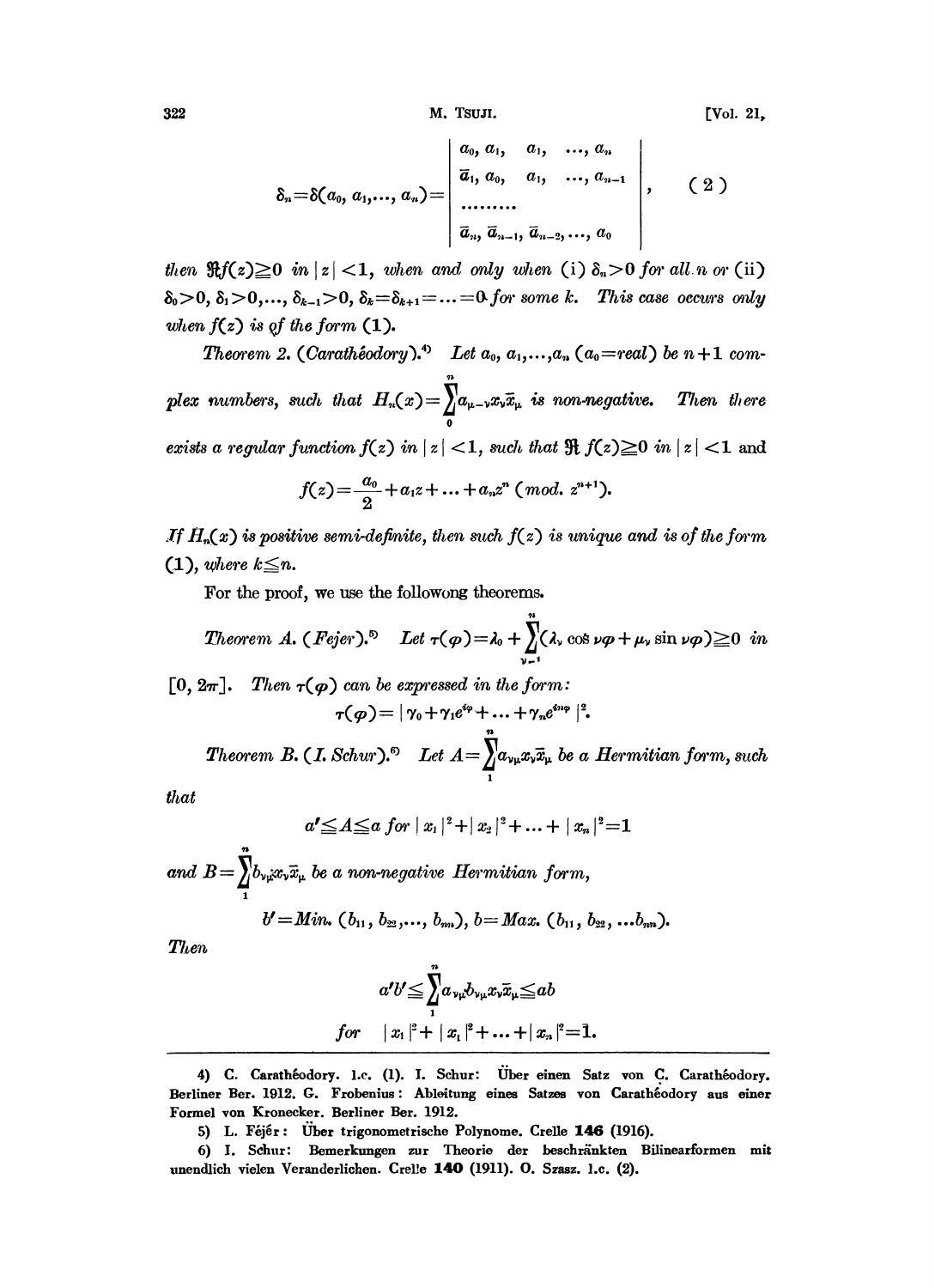On a regular Function, whose real Part is positive in a Unit Circle. No. 5.]

2. Proof of Theorem  $1(1)$ .

(i) Let  $\Re f(z) \ge 0$  in  $|z| < 1$ , then by Herglotz's theorem,  $f(z)$  can be expressed by

$$
f(z) = \frac{a_0}{2} + \sum_{n=1}^{\infty} a_n z^n = \frac{1}{2\pi} \int_0^{2\pi} \frac{e^{i\varphi} + z}{e^{i\varphi} - z} d\chi(\varphi), \qquad (3)
$$

where  $\chi(\varphi)$  is a non-decreasing function of  $\varphi$ , so that

$$
a_n = \frac{1}{\pi} \int_0^{2\pi} e^{-in\varphi} d\chi(\varphi)(n=0, 1, 2, ...).
$$
 (4)

Hence

$$
H_n(x) = \int_0^n a_{\mu-\nu} x_\nu \bar{x}_\mu = \frac{1}{\pi} \int_0^{2\pi} x_0 + x_1 e^{i\varphi} + \ldots + x_n e^{in\varphi}|^2 d\chi \ge 0. \qquad (5)
$$
  
 $(n=0, 1, 2, ...)$ 

(ii) Next we will prove that  $\Re f(z) \ge 0$  in  $|z| < 1$ , if all  $H_n(x)$  are nonnegative. Since for  $|z| < \rho < 1$ ,

$$
f(z) = \frac{a_0}{2} + \sum_{n=1}^{\infty} a_n z^n = \frac{1}{2\pi} \int_0^2 \hat{f}_0^2 f(\rho e^{i\varphi}) \frac{\rho e^{i\varphi} + z}{\rho e^{i\varphi} - z} d\varphi, \qquad (6)
$$

we have

$$
a_n \rho^n = \frac{1}{\pi} \int_0^{\frac{2\pi}{3}} f(\rho e^{i\varphi}) e^{-i n \varphi} d\rho(n=0, 1, 2, ...), \qquad (7)
$$

so that

$$
H_n^{\text{(p)}}(x) = \int_0^2 a_{\mu-\nu} \rho^{(\mu-\nu)} x_\nu \bar{x}_\mu =
$$
  

$$
\frac{1}{\pi} \int_0^{2\pi} \hat{f}(\rho e^{i\varphi}) |x_0 + x_1 e^{i\varphi} + ... + x_n e^{i n \varphi}|^2 d\varphi.
$$
 (8)

Let

$$
g(z) = \frac{1}{2} + \sum_{n=1}^{\infty} z^n = \frac{1+z}{2(1-z)}, \text{ then } \Re g(z) = \frac{1-|z|^2}{2|1-z|^2} > 0 \text{ in } |z| < 1.
$$

Hence by  $(8)$ ,

$$
B=\int_{0}^{\eta}\!\!\rho^{\frac{1}{2}\mu-\nu_{\frac{1}{2}}}\,x_{\nu}\overline{x}_{\mu}=\frac{1}{\pi}\int_{0}^{2\pi}\!\!\Re g(\rho e^{i\varphi})\,|\,x_{0}+x_{1}e^{i\varphi}+\ldots+x_{n}e^{in\varphi}|^{2}d\varphi\geqq0. \ (9)
$$

We put for  $|x_0|^2 + |x_1|^2 + ... + |x_n|^2 = 1$ ,

$$
g_n = \text{Min. } H_n(x), G_n = \text{Max. } H_n(x),
$$
  

$$
g_n^{(p)} = \text{Min. } H_n^{(p)}(x), G_n^{(p)} = \text{Max. } H_n^{(p)}(x).
$$
 (10)

Since 
$$
g_0^{(\rho)} \ge g_1^{(\rho)} \ge \dots \ge g_n^{(\rho)}, \dots G_0^{(\rho)} \le G_1^{(\rho)} \le \dots \le G_n^{(\rho)},
$$
 let  
\n
$$
\lim_{n \to \infty} g_n^{(\rho)} = g^{(\rho)}, \lim_{n \to \infty} G_n^{(\rho)} = G^{(\rho)}.
$$
\n(11)

323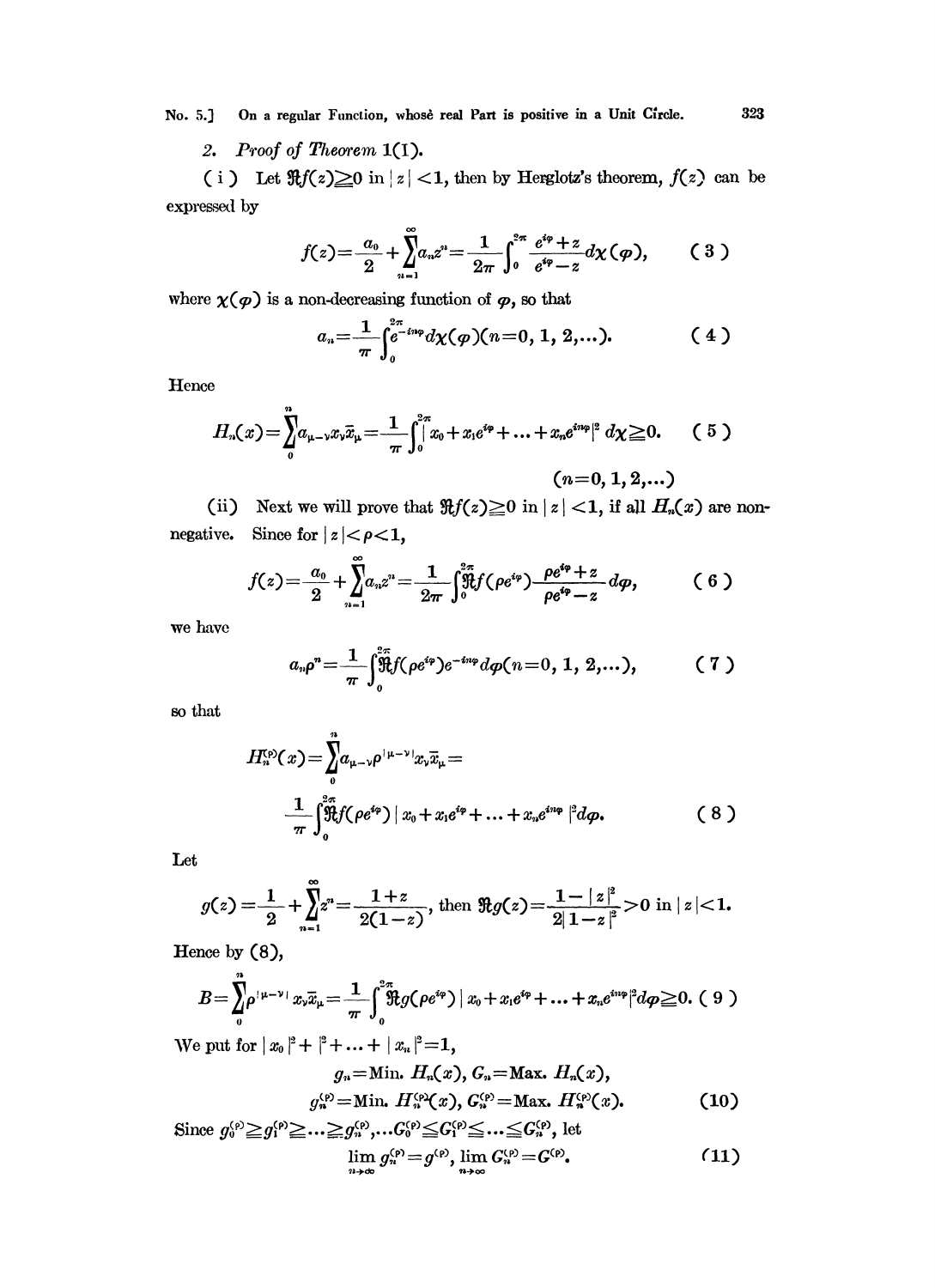We apply Theorem B on  $A=H_n(x)=\sum_{\mu=-\infty}^{\infty}a_{\mu-\nu}x_{\nu}\bar{x}_{\mu}, B=\sum_{\mu}^{\infty}e^{(\mu-\nu)}x_{\nu}\bar{x}_{\mu}$ , then since  $H_n(x) \ge 0$  and  $b_{11} = b_{22} = ... = b_{nn} = 1$ , we have  $0 \le g_n \le g_n^{(p)} \le G_n^{(p)} \le G_n$ , so that  $0 \leq q^{(p)} \leq q^{(p)}_n \leq G^{(p)}_n \leq G^{(p)}$ .

Let  $\rho e^{i\varphi_0}$  be any point on  $|z| = \rho$ , then  $|\Re f(\rho e^{i\varphi}) - \Re f(\rho e^{i\varphi_0})| < \epsilon$  for  $|\varphi - \varphi_0| \leq \delta$ . We define a positive continuous function  $g(\varphi)$  in  $[0, 2\pi]$  by the following conditions: (i)  $\int_{0}^{2\pi} g(\varphi) d\varphi = 2\pi$ , (ii)  $g(\varphi) = \text{const.} = M(>0)$  in  $|\varphi - \varphi_0| \leq \delta$  and is a linear function in  $[\varphi_0 - \delta - \delta', \varphi_0 - \delta]$  and  $[\varphi_0 + \delta, \varphi_0 + \delta + \delta'],$  such that  $g(\varphi_0 - \delta - \delta') = \eta$ ,  $g(\varphi_0 - \delta) = M$ ,  $g(\varphi_0 + \delta)$  $=M, g(\varphi_0+\delta+\delta')=\eta (\eta>0)$  and  $g(\varphi)=\text{const.}=\eta$  in the remaining part of [0,  $2\pi$ ], where we take M so large and  $\delta'$ ,  $\eta$  so small, that

$$
\int\limits_{J} g(\boldsymbol{\varphi}) d\boldsymbol{\varphi} < \epsilon, \text{ so that } \int\limits_{\varphi_0 - \delta}^{\varphi_0 + \delta} g(\boldsymbol{\varphi}) d\boldsymbol{\varphi} = 2\pi - 0(\epsilon), \tag{13}
$$

where J is the complementary set of  $|\varphi - \varphi_0| \leq \delta$  in  $[0, 2\pi]$ .

Now we approximate  $g(\varphi)$  by a trigonometrical polynomial  $\tau(\varphi)$  of order *n*, such that  $|g(\varphi) - \tau(\varphi)| < \epsilon_1 < \tau_1$  in [0,  $2\pi$ ], then  $\tau(\varphi) > 0$  in  $[0, 2\pi]$ . Hence by Theorem A,  $\tau(\varphi) = |x_0 + x_1 e^{i\varphi} + ... + x_n e^{i n \varphi}|^2$  with suitable  ${\bf Then}$  $x_0, x_1, \ldots, x_n$ 

$$
2\pi ( |x_0|^2 + |x_1|^2 + ... + |x_n|^2) = \int_0^{2\pi} \tau(\varphi) d\varphi = \int_0^{2\pi} \tilde{g}(\varphi) d\varphi + 0 \quad (e_1) = 2\pi + 0 \quad (\epsilon_1),
$$
  
so that  $|x_0|^2 + |x_1|^2 + ... + |x_n|^2 = 1 + 0 \quad (\epsilon_1).$   
From (8), (12), (13),

$$
0 \leq g^{(p)} \cdot ( |x_0|^2 + |x_1|^2 + ... + |x_n|^2) \leq H_n^{(p)}(x) = \frac{1}{\pi} \int_0^{2\pi} \mathfrak{F} f(\rho e^{i\varphi}) \tau(\varphi) d\varphi
$$
  
\n
$$
= \frac{1}{\pi} \int_0^{2\pi} \mathfrak{F} f(\rho e^{i\varphi}) g(\varphi) d\varphi + 0(\epsilon_1) = \frac{1}{\pi} \int_{\varphi_0 - \delta}^{\varphi_0 + \delta} \mathfrak{F} f(\rho e^{i\varphi}) g(\varphi) d\varphi
$$
  
\n
$$
+ \frac{1}{\pi} \int_{J} \mathfrak{F} f(\rho e^{i\varphi}) g(\varphi) d\varphi + 0(\epsilon_1) = \frac{\mathfrak{F} f(\rho e^{i\varphi_0})}{\pi} \int_{\varphi_0 - \delta}^{\varphi_0 + \delta} g(\varphi) d\varphi + 0(\epsilon)
$$
  
\n
$$
+ 0(1) \int_{J} g(\varphi) d\varphi + 0(\epsilon_1) = 2 \mathfrak{F} f(\rho e^{i\varphi_0}) + 0(\epsilon) + 0(\epsilon_1).
$$

Making  $\epsilon \rightarrow 0$ ,  $\epsilon_1 \rightarrow 0$  we have

$$
0 \leq g^{(p)} \leq 2 \Re f(\rho e^{ip_0}). \tag{14}
$$

Hence  $\Re f(z) \ge 0$  in  $|z| < 1$ , q.e.d.

(iii) Suppose that all  $H_n(x)$  are non-negative and  $H_0(x)$ ,  $H_1(x)$ ,...,  $H_{k-1}(x)$  are positive definite and  $H_k(x)$  is positive semi-definite. Then there exists  $x'_0, x'_1, ..., x'_k$  (  $|x'_0|^2 + |x'_1|^2 + ... + |x'_k|^2 = 1$ ), such that  $H_k(x') = 0$ Since by (ii)  $\Re f(z) \ge 0$  in  $|z| < 1$ , we have by (5),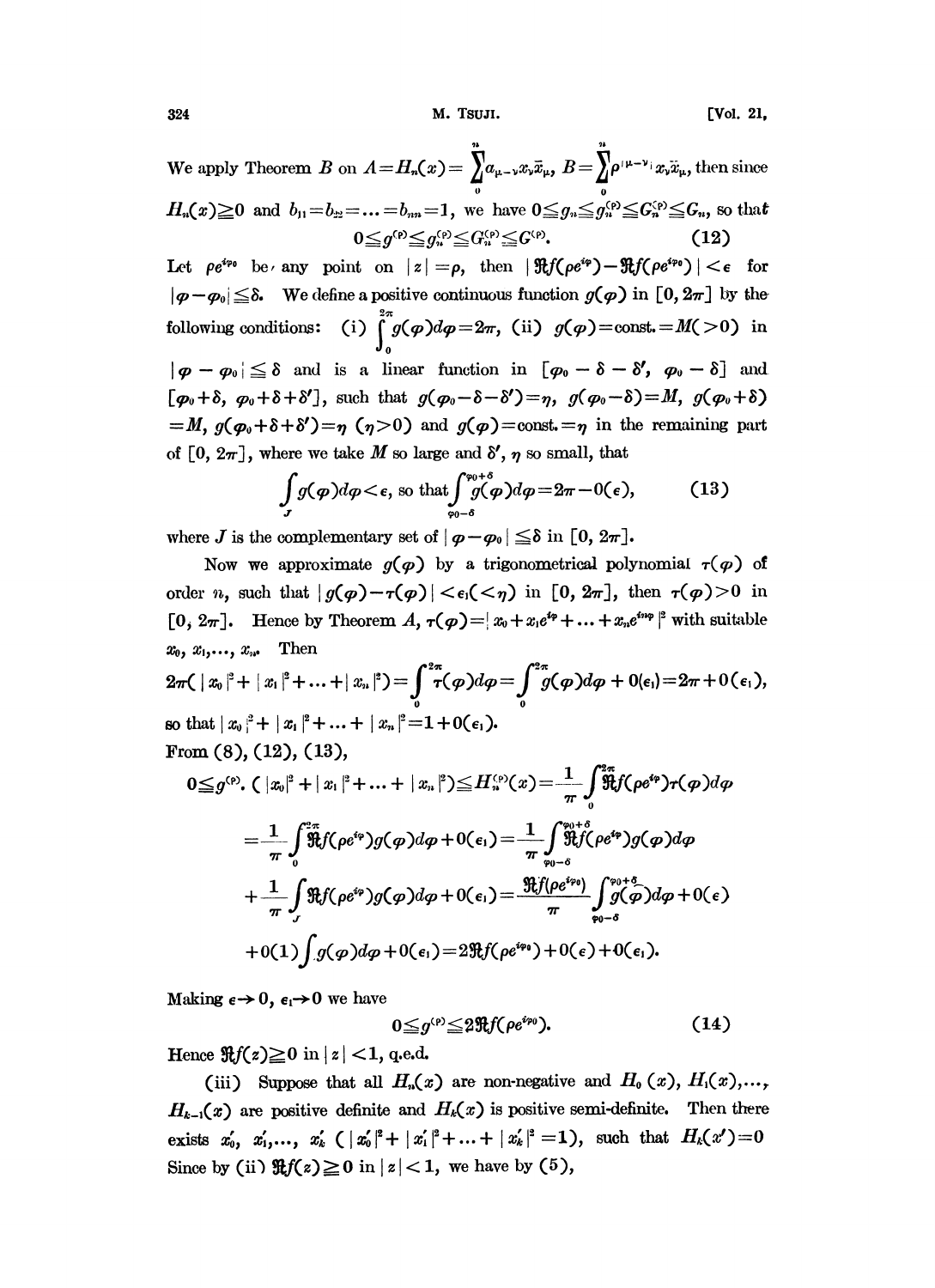No. 5.] On a regular Function, whose real Part is positive in a Unit Circle. 325

$$
\int_{0}^{2\pi} |x'_0 + x'_1 e^{i\varphi} + \ldots + x'_k e^{ik\varphi}|^2 d\chi = 0.
$$
 (15)

If  $\chi(\varphi)$  is increasing at  $\varphi = \varphi_0$  and  $x'_0 + x'_1e^{i\varphi_0} + \ldots + x'_k e^{i k \varphi_0} \neq 0$ , then  $\|x'_0 + x'_1 e^{i\varphi} + ... + x'_k e^{ik\varphi}\| \geq \eta > 0$  for  $|\varphi - \varphi_0| \leq \delta$ , so that  $\int_{-\infty}^{2\pi} |x'_0 + x'_1 e^{i\varphi} + ...$  $x_k e^{u_{\varphi}}|^2 d\varphi > 0$ , which contradicts to (15). Hence if  $\chi(\varphi)$  is increasing at  $\varphi = \varphi_0$ , then  $x_0' + x_1'e^{i\varphi_0} + ... + x_k'e^{ik\varphi_0} = 0$ . Since  $x_0' + x_1'z + ... + x_k'z^k = 0$  has at most k roots on  $|z|=1$ ,  $\chi(\varphi)$  is increasing at  $\varphi_1, ..., \varphi_j$  ( $j \leq k$ ) and is constant outside  $\varphi_{v}$ , so that by  $(5)$ ,

$$
H_n(x) = \sum_{\nu=1}^j r_\nu \, | \, x_0 + x_1 e^{i\varphi_\nu} + \ldots + x_n e^{i n \varphi_\nu} \, |^2 \qquad \Big( r_\nu \! = \! \frac{d\chi(\varphi_\nu)}{\pi} \! > \! 0 \Big),
$$
  
\n
$$
(n\! = \! 0, 1, 2, \ldots).
$$

If  $j \leq k-1$ , then a system of linear equations:

 $x_0+x_1e^{i\varphi_y}+\ldots+x_{k-1}e^{i(k-1)\varphi_y}=0$   $(\nu=1, 2, \ldots, j)$  $H_{k-1}(x'')=0$ , which contradicts the hypothesis. Hence  $j=k$ , so that by (3),

$$
f(z) = \sum_{\nu=1}^{k} \frac{r_{\nu}}{2} \cdot \frac{1 + \epsilon_{\nu} z}{1 - \epsilon_{\nu} z} \left( \epsilon_{\nu} = e^{-i\varphi_{\nu}} \right), \tag{16}
$$

lence

$$
a_{n} = r_{1}\epsilon_{1}^{n} + \ldots + r_{k}\epsilon_{k}^{n},
$$
\n
$$
H_{n}(x) = \sum_{\nu=1}^{k} r_{\nu} | x_{0} + x_{1}\epsilon_{\nu}^{-1} + \ldots + x_{n}\epsilon_{\nu}^{-n} |^{2}. \qquad (17)
$$
\n
$$
(n = 0, 1, 2, \ldots)
$$

From  $(17)$ , we see easily that k is the rank of H.

Conversely, if  $f(z)$  is of the form (1), then  $H_0(x),..., H_{k-1}(x)$  are positive definite and  $H_k(x)$  is positive semi-definite.

3. A Lemma to the proof of Theorem  $1$  (11).

Let 
$$
f(z) = \frac{a_0}{2} + \sum_{n=1}^{\infty} a_n z^n
$$
 be regular for  $|z| < 1$  and suppose that  $a_0 > 0$ , we

define  $f_1(z)$  by the following relations:

$$
\varphi(z) = \frac{1 - f(z)}{1 + f(z)} = a_0 + a_1 z + a_2 z^2 + \dots, a_0 = \frac{2 - a_0}{2 + a_0}, (\mid a_0 \mid < 1),
$$
\n
$$
\varphi_1(z) = \frac{\epsilon}{z} \cdot \frac{\varphi(z) - a_0}{1 - a_0 \varphi(z)}, (\mid \epsilon \mid = 1),
$$
\n
$$
f_1(z) = \frac{1 - \varphi_1(z)}{1 + \varphi_1(z)} = \frac{(a_0 + \epsilon a_1) + (a_1 + \epsilon a_2)z + \dots + (a_n + \epsilon a_{n+1})z^n + \dots}{(a_0 - \epsilon a_1) + (a_1 - \epsilon a_2)z + \dots + (a_n - \epsilon a_{n+1})z^n + \dots}
$$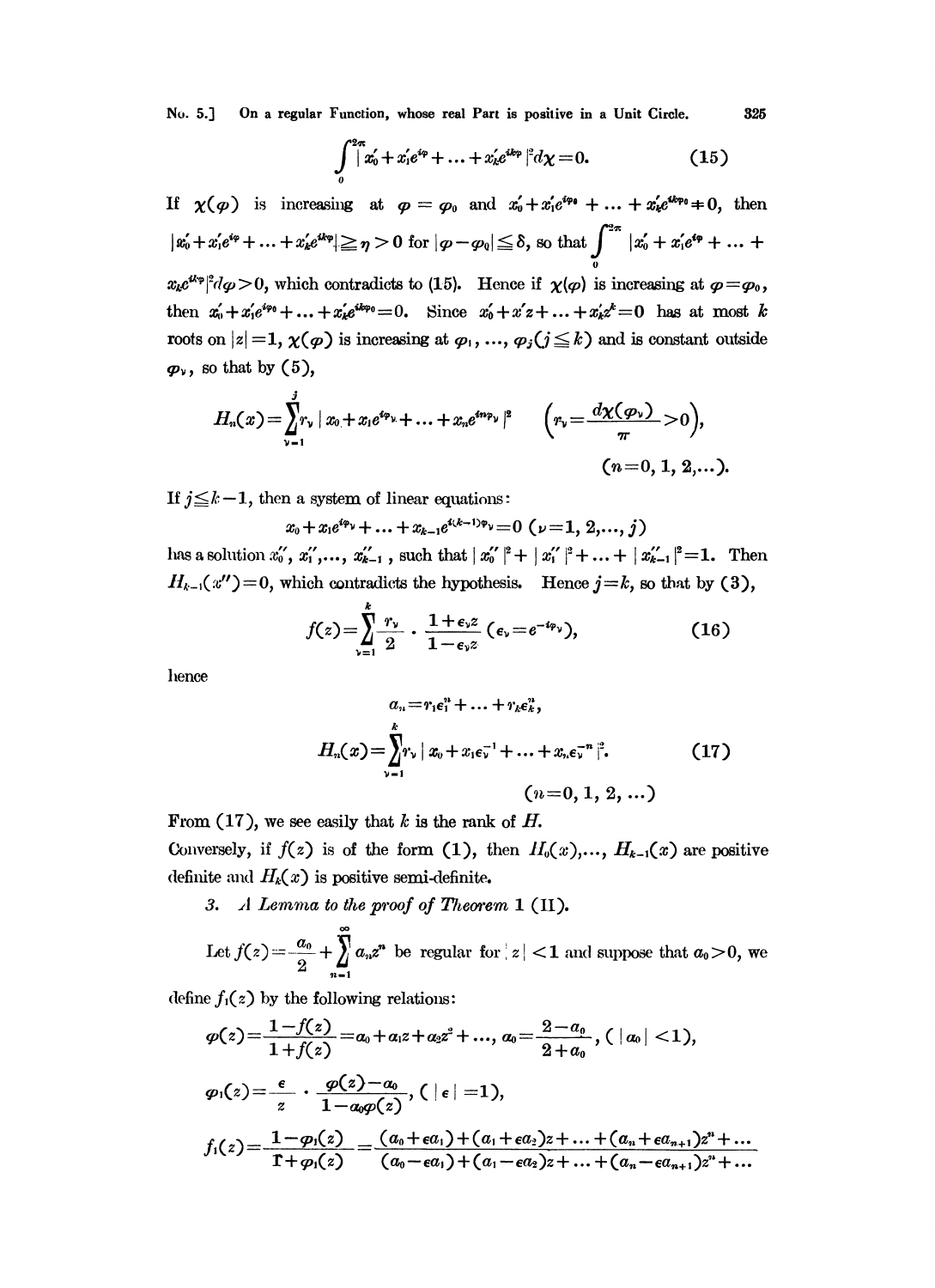M. TSUJI.

 $[Vol. 2, 1]$ 

$$
=\frac{c_0}{2}+c_1z+c_2z^2+\ldots, c_0=2\frac{a_0+\epsilon a_1}{a_0-\epsilon a_1}, \hspace{1.5cm} (18)
$$

where we determine  $\epsilon(|\epsilon|=1)$ , such that  $a_0-\epsilon a_1\neq 0$  and  $c_0$  is real. That this is always possible is seen as follows. If  $a_1=0$ , then we take  $\epsilon=1$  and if  $a_1 \neq 0$ , we take as  $\epsilon$  one of solutions of  $\epsilon^2 = \frac{\overline{a}_1}{a_1}$ , such that  $a_0 - \epsilon a_1 \neq 0$ , which is possible, since if  $a_0 - \epsilon a_1 = 0$ ,  $a_0 + \epsilon a_1 = 0$ , then we would have  $a_0 = 0$ ,  $a_1 = 0$ , which contradicts to  $a_0 > 0$ .  $c_0$  is real since  $e^2 = \frac{\overline{a}_1}{a_0}$ . Then we have

$$
Lemma. \quad \delta(c_0, c_1,..., c_\nu) = \frac{2^{\nu+1}a_0^{\nu}}{|a_0-\epsilon a_1|^\frac{2\nu+2}{2\nu+2}}\delta(a_0, a_1,..., a_{\nu+1}).
$$

**Proof.** Let for any matrix A, we denote its  $\nu$ -th section by  $A_{\nu}$ , which is a matrix formed with elements of A lying in the first  $\nu$  rows and first  $\nu$  columns and put  $|A_{\nu}|$  = det.  $A_{\nu}$ . Let

$$
A = \begin{pmatrix} \overrightarrow{a_0} + \epsilon a_1, \ a_1 + \epsilon a_2, \ a_2 + \epsilon a_3, \dots \\ 0, \quad a_0 + \epsilon a_1, \ a_1 + \epsilon a_2, \dots \\ 0, \quad 0, \quad a_1 + \epsilon a_2, \dots \end{pmatrix}, \ \overline{A} = \begin{pmatrix} a_0 + \overline{\epsilon} \overline{a}_1, \quad 0, \quad 0, \quad \dots \\ \overline{a}_1 + \overline{\epsilon} \overline{a}_2, \ a_0 + \overline{\epsilon} \overline{a}_1, \quad 0, \quad \dots \\ \overline{a}_2 + \overline{\epsilon} \overline{a}_3, \ \overline{a}_1 + \overline{\epsilon} \overline{a}_2, \ a_0 + \overline{\epsilon} \overline{a}_1, \dots \end{pmatrix}
$$

be infinite matrices and B,  $\overline{B}'$ , C,  $\overline{C}'$  be infinite matrices similarly formed with  $a_0-\epsilon a_1, a_1-\epsilon a_2,...$  and  $\frac{c_0}{2}, c_1, c_2,...$  respectively.

Let

$$
H = C + \overline{C}' = \begin{pmatrix} c_0, & c_1, & c_2, & \cdots \\ \overline{c}_1, & c_0, & c_1, & \cdots \\ \overline{c}_2, & \overline{c}_1, & c_0, & \cdots \\ \cdots & \cdots & \cdots & \cdots \end{pmatrix}, \qquad H_{\nu+1} = \begin{pmatrix} c_0, & c_1, & c_2, & \cdots, & c_{\nu} \\ \overline{c}_1, & c_0, & c_1, & \cdots, & c_{\nu-1} \\ \overline{c}_2, & \overline{c}_1, & c_0, & \cdots, & c_{\nu-2} \\ \cdots & \cdots & \cdots & \cdots & \cdots \\ \overline{c}_{\nu}, & \overline{c}_{\nu-1}, & \overline{c}_{\nu-2}, & \cdots, & c_0 \end{pmatrix}.
$$

Then  $|H_{v+1}| = \delta(c_0, c_1,...c_v)$ . From (18), we have  $\frac{A}{B} = C$ ,  $A = CB$ ,  $AB^{-1} = C^D$ ,

so that  $H = AB^{-1} + (B^{T})^{-1} \overline{A'}$ , hence  $\overline{B'}H B = \overline{B'} A + \overline{A'} B$ . Now

$$
\overline{B'A} + \overline{A'B} = \begin{pmatrix} 2(a_0a_0 - \overline{a}_1a_7), 2(a_0a_1 - \overline{a}_1a_2), 2(a_0a_2 - \overline{a}_1a_3), \dots \\ 2(a_0\overline{a}_1 - \overline{a}_2a_1), 2(a_0a_0 - \overline{a}_2a_2), 2(a_0a_1 - \overline{a}_2a_3), \dots \\ 2(a_0\overline{a}_2 - \overline{a}_3a_1), 2(a_0\overline{a}_1 - \overline{a}_3a_2), 2(a_0a_0 - \overline{a}_3a_3), \dots \\ \dots & \dots & \dots & \dots \end{pmatrix} . (19)
$$

7) I. Schur. l.c. (2)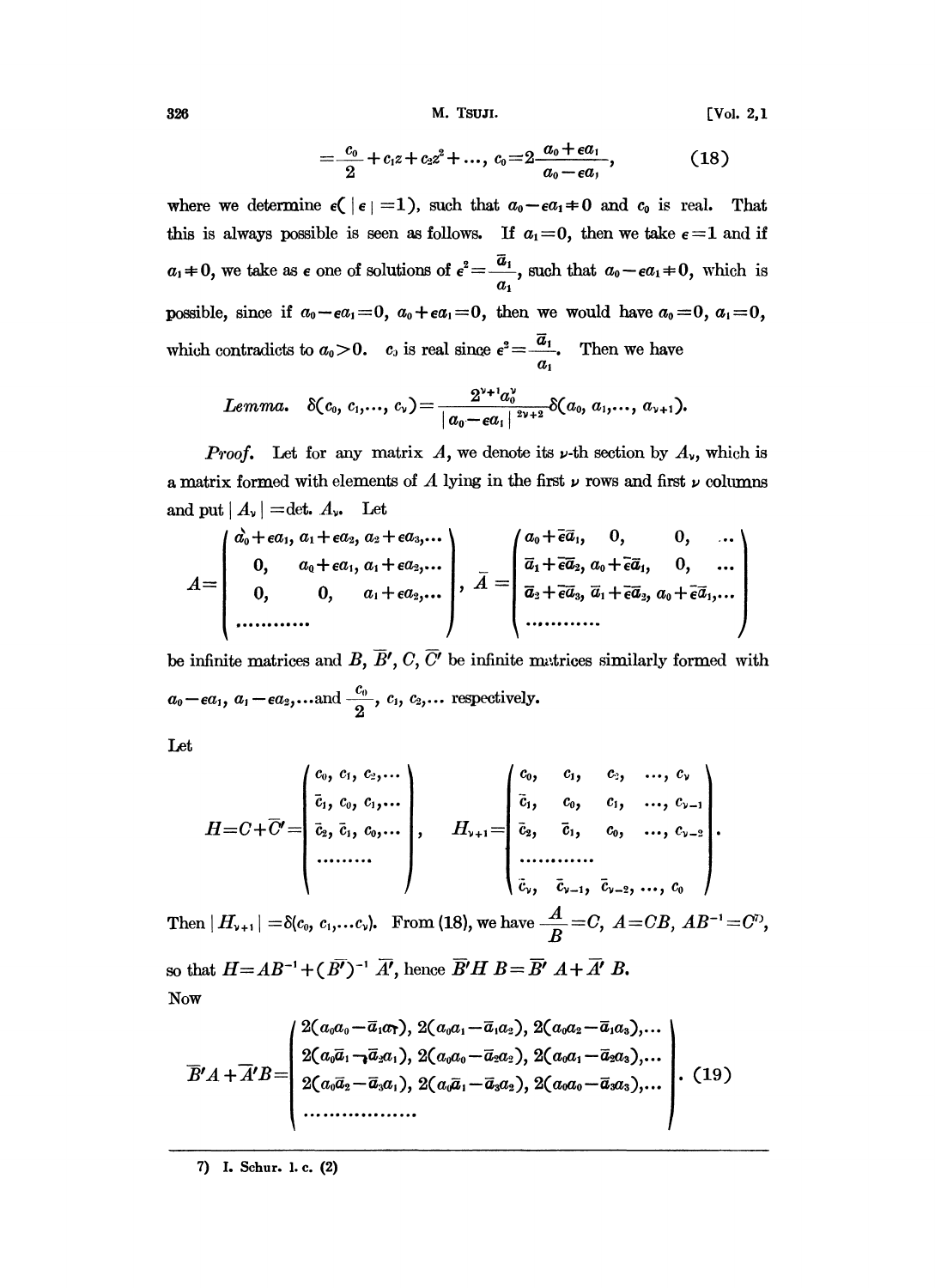On a regular Function, whose real Part is positive in a Unit Circle. No. 5.] Then

$$
|\overline{(B'A+\overline{A'}B)_{v+1}}|=|\overline{(B'}HB)_{v+1}|=|\overline{B}'_{v+1}||H_{v+1}||B_{v+1}|
$$
  
=  $|a_0-\epsilon a_1|^{2v+2}|H_{v+1}|=|a_0-\epsilon a_1|^{2v+2}\delta(c_0,c_1,...,c_v).$  (20)

We apply Sylvester's theorem on the upper left corner element  $a_0$  of  $\delta(a_0, a_1,..., a_{\nu+1})$ , then we have  $|(B'A + A'B)_{\nu+1}| = 2^{\nu+1} a_0^{\nu} \delta(a_0, a_1... a_{\nu+1})$ , so that

$$
\delta(c_0, c_1,..., c_{\nu}) = \frac{2^{\nu+1}a_0^{\nu}}{|a_0-\epsilon a_1|^{2\nu+2}}\delta(a_0, a_1,..., a_{\nu+1}).
$$

4. Proof of Theorem 1 (II).

If  $\Re f(z) \ge 0$  in  $|z| < 1$ , then by Theorem 1(I), all  $H_n(x) = \sum a_{\mu - \nu} x_{\nu} \bar{x}_{\mu}$  are non-negative, so that (1)  $\delta_n > 0$  for all *n* or (ii)  $\delta_0 > 0$ ,  $\delta_1 > 0, ..., \delta_{k-1} > 0$ ,  $\delta_k = \delta_{k+1} = ... = 0$  for some k. Conversely, if  $\delta_n > 0$  for all n, then  $H_n(x)$  are positive definite, so that by Theorem 1(1),  $\Re f(z) \ge 0$  in  $|z| < 1$ . Next we will prove that  $\Re f(z) \ge 0$  in  $|z| < 1$  in case (ii).

First we remark that if all  $\delta_n = 0$ , then all  $a_n = 0$ . For, from  $\delta_0 = 0$ , we have  $a_0=0$ . Suppose that  $a_0=a_1=\ldots=a_{k-1}=0$  be proved, then  $\delta(a_0, a_1, \ldots, a_{2k-1})$  $=\delta(0, 0,...0, a_k,..., a_{2k-1})=(-1)^k |a_k|^2=0, a_k=0.$  Hence by induction, all  $a_n = 0$ , so that  $f(z) = 0$ ,  $\Re f(z) = 0$  in  $|z| < 1$ .

Suppose by induction that it is proved that  $\Re f(z) \ge 0$  in  $|z| < 1$ , if  $\delta_0 > 0$ ,  $\delta_i > 0, \ldots, \delta_{k-2} > 0, \ \delta_{k-1} = \ldots = 0$ , the case  $k=1$  being proved above, and let  $\delta(a_0) > 0, \, \delta(a_0, a_1) > 0, \ldots, \, \delta(a_0, a_1, \ldots, a_{k-1}) > 0, \, \delta(a_0, a_1, \ldots, a_k) = \ldots = 0.$  $f_1(z) = \frac{c_0}{2} + c_1 z + c_2 z^2 + \ldots$  be the function defined in the lemma, then by the lemma, we have  $\delta(c_0) > 0$ ,  $\delta(c_0, c_1) > 0, ..., \delta(c_0, c_1, ..., c_{k-2}) > 0$ ,  $\delta(c_0, c_1, ..., c_{k-1})$  $=...=0$ , so that by induction,  $\Re f_1(z) \ge 0$  in  $|z| < 1$ . From this we conclude casily that  $\Re f(z) \ge 0$  in  $|z| < 1$ . Since  $\Re f(z) \ge 0$  in  $|z| < 1$ , all  $H_n(x)$  $=\sum a_{\mu-\nu}x_{\nu}\bar{x}_{\mu}$  are non-negative and since  $\delta(a_0)$ , ...,  $\delta(a_0, a_1...a_{k-1})$  > 0,  $\delta(a_0, a_1,...a_k) = ... = 0, H_0(x), ..., H_{k-1}(x)$  are positive definite and  $H_k(x)$  is positive semi-definite, so that  $f(z)$  is of the form (1).

5. Proof of Theorem 2.

We consider  $(a_0, a_1,..., a_n)$  as a point in a  $2n+2$ -dimensional space and consider with Caratheodory a domain  $\mathfrak{R}_n$ :

 $\mathfrak{R}_n$ :  $\delta(a_0) > 0$ ,  $\delta(a_0, a_1) > 0$ ,...,  $\delta(a_0, a_1, \ldots, a_n) > 0$ .

Then  $H_n(x) = \int_{-\infty}^{\infty} a_{\mu-\nu} x_{\nu} \overline{x}_{\mu}$  is positive definite. From this we see easily that

 $\mathcal{R}_n$  is a convex domain. Its boundary consists of points:

 $\delta(a_0) > 0, \, \delta(a_0, a_1) > 0, \ldots, \, \delta(a_0, a_1, \ldots, a_{k-1}) > 0, \, \delta(a_0, a_1, \ldots, a_k) = \ldots = 0$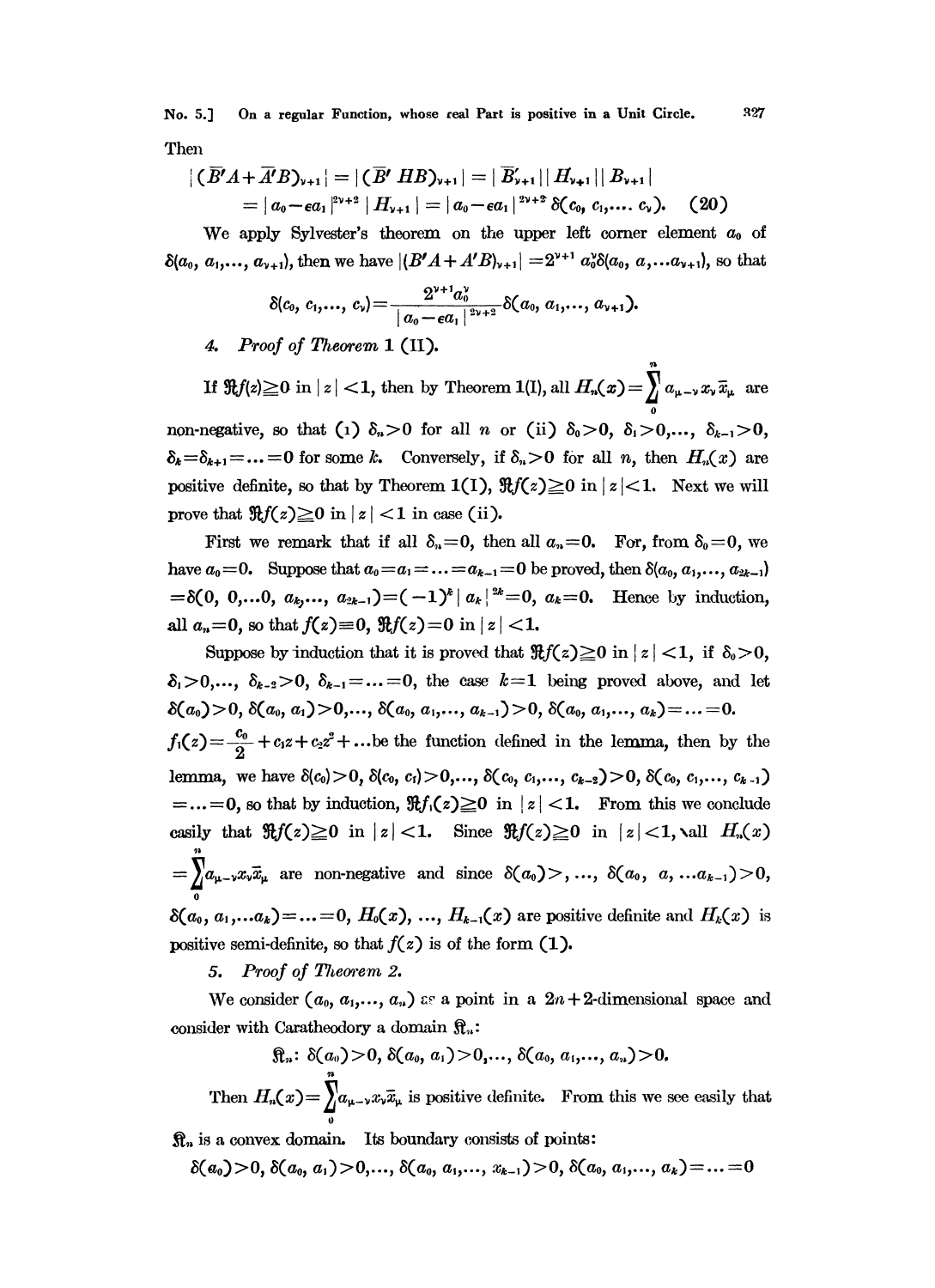for some  $k \leq n$ , since the boundary point corresponds to a positive semi-definite form  $H_n(x)$ . Suppose that  $H_n(x)$  is non-negative. Then  $(a_0, a_1,..., a_n)$  lies in or on the boundary of  $\mathfrak{R}_n$ , so that there exists in its e-neighbourhood a point  $(a'_0, a'_1,..., a'_n)$  which lies in  $\mathcal{R}_n$ , so that  $\delta(a'_0) > 0$ ,  $\delta'_1(a'_0, a'_1) > 0,...$  $\delta'_{n}=\delta(a'_{0}, a'_{1},..., a'_{n})>0$ . Let  $F(z)=\delta(a'_{0}, a'_{1},... a'_{n}, z)=Az\overline{z}+B\overline{z}+C$ , where  $A, C$  are real.

Then  $A=-\delta'_{n-1}+0$ . Since by Jacobi's theorem,  $\begin{vmatrix} \delta'_{n}, B \\ \overline{B}, \delta'_{n} \end{vmatrix} = \delta'_{n-1}C = -AC$ ,  $|B|^2 - AC = \delta_n^2 > 0$ ,  $F(z) = 0$  is a real circle with a radius  $r = \sqrt{|B|^2 - AC}$ . Hence there exists  $a'_{n+1}$ , such that  $F(a'_{n+1})=0$ . Then  $(a'_0, a'_1,..., a'_{n+1})$ belongs to the boundary of  $\left| \mathbb{R}_{n+1} \right|$ , so that  $\left| \frac{a_0, a_{n+1}}{a_0, a_{n+1}} \right| \geq 0$ ,  $|a'_{n+1}| \leq |a'_0|$ . Hence if  $a_{n+1}$ ,  $a_0$ we make  $a'_0 \rightarrow a_0, ..., a'_n \rightarrow a_n$ , then the eterosponding  $a'_{n+1}$  are bounded, so that we can select a convergent sequence from  $a'_{n+1}$ , such that  $a'_{n+1} \rightarrow a_{n+1}$ , then  $(a_0, a_1, \ldots, a_{n+1})$  belongs to the boundary of  $\mathbb{R}_{n+1}$ , so that the corresponding Hermi tian form  $H_{n+1}(x)$  is positive semi-definite. Similarly we can find  $a_{n+2}$ ,  $a_{n+3}$ , ..., such that  $H_{n+2}(x)$ ,  $H_{n+2}(x)$ ,... are pisitive semi-definite, so that  $|a_{\gamma}| \le a_0$  $(\nu=1, 2,...).$  Hence  $f(z)=\frac{a_0}{2}+\sum_{n=1}^{\infty}a_nz^n=\frac{a_0}{2}+a_1z+...+a_nz^n(\text{mod. }z^{n+1})$  is regular in  $|z|$  < 1 and by Theorem 1(1),  $\Re f(z) \ge 0$  in  $|z|$  < 1.

Next we will prove that if  $H<sub>n</sub>(x)$  is postive semi-definite, such  $f(x)$  is unique. Suppose that  $H_0(x)$ ,  $H_1(x)$ ,...,  $H_{k-1}(x)$  are positive definite and Next we will prove that if  $H_n(x)$  is postive semi-definite, such  $f(x)$  is unique.<br>
Suppose that  $H_0(x)$ ,  $H_1(x)$ ,...,  $H_{k-1}(x)$  are positive definite and  $H_k(x)$ <br>  $(k \le n)$  is positive semi-definite, then by Theorem 1(1), so that  $a_{\nu} = r_1 \epsilon_1^{\nu} + ... + r_k \epsilon_k^{\nu} (\nu = 0, 1, 2, ...)$ . Hence  $\epsilon_1,..., \epsilon_k$  are roots of the equation:

$$
F_k(x) = \begin{vmatrix} a_0, & a_1, & \dots, a_{k-1}, a^k \\ \overline{a}_1, & a_0, & \dots, a_{k-2}, a_{k-1} \\ \vdots & \vdots & \ddots & \vdots \\ a_{k-1}, & \overline{a}_{k-2}, & \dots, a_0, & a_1 \\ 1, & x, & \dots, x^{k-1}, x^k \\ r_1 \epsilon_1^{-1}, & r_2 \epsilon_2^{-1}, & \dots, r_k \epsilon_k^{-1}, & 0 \\ \vdots & \vdots & \vdots & \ddots & \vdots \\ r_1 \epsilon_1^{-k+1}, r_2 \epsilon_2^{-k+1}, \dots, r_k \epsilon_k^{-k+1}, 0 & \vdots \\ 0, & 0, & \dots, 0, & 1 \end{vmatrix} = \delta(a_0, a_k, \dots a_{k-1})x^k + \dots = 0,
$$
\n
$$
(21)
$$

so that  $\varepsilon_1, ..., \varepsilon_k$  are unique and  $r_1, ..., r_k$  are unique, being the solution of a system of linear equations:  $a_v=r_1\varepsilon_1^v+\ldots+r_k\varepsilon_k^v(\nu=0, 1, 2,\ldots, k-1)$ . Hence  $f(z)$  is unique.